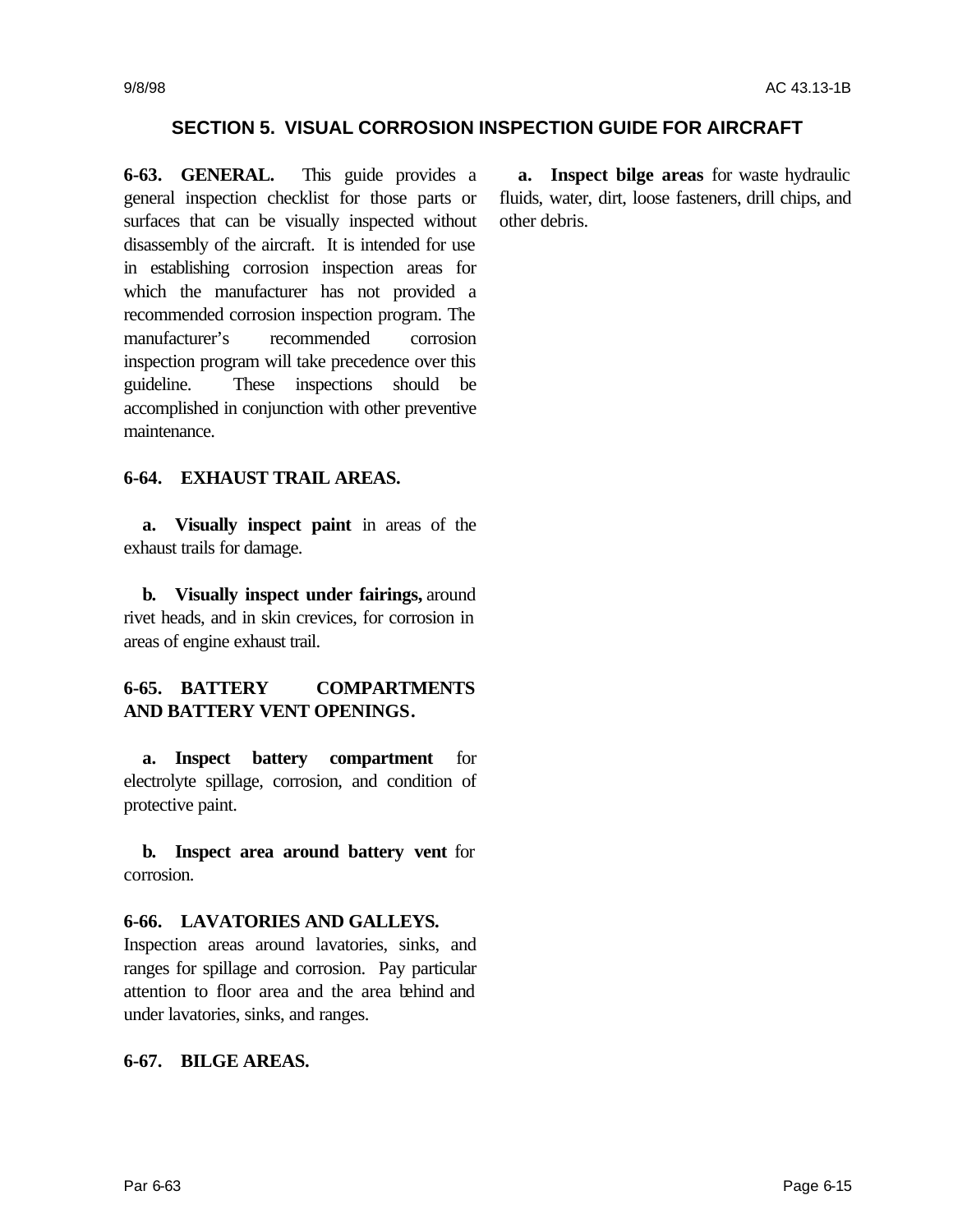**b. Remove any foreign material** from bilge and inspect for corrosion.

**6-68. WHEEL WELLS AND LANDING GEAR.** Inspect wheel well area and landing gear components for damage to exterior finish coating and corrosion. Particular attention should be given to exposed surfaces of struts, oleos, arms, links, and attaching hardware; axle interiors, exposed position indicator switches and other electrical equipment; crevices between stiffeners, ribs, and lower skin surfaces; magnesium wheels, particularly around bolt heads, lugs, and wheel web areas; and exposed rigid tubing at "B" nuts and ferrules under clamps, and tubing identification tapes.

# **6-69. EXTERNAL SKIN AREAS.**

**a. Inspect external skin surfaces** for damage to protective finishes and corrosion.

**b. Inspect around fasteners** for damage to protective finishes and corrosion.

**c. Inspect lap joints** for bulging of skin surface, which may indicate the presence of corrosion between the faying surfaces. Skin cracks and/or dished or missing fastener heads may also indicate severe corrosion in bonded joints.

**d. Inspect area around spot welds** for bulges, cracks, or corrosion.

**e. Inspect piano type hinges** for corrosion. When piano hinges are inspected they should be lubricated and actuated through several cycles to ensure complete penetration of the lubricant.